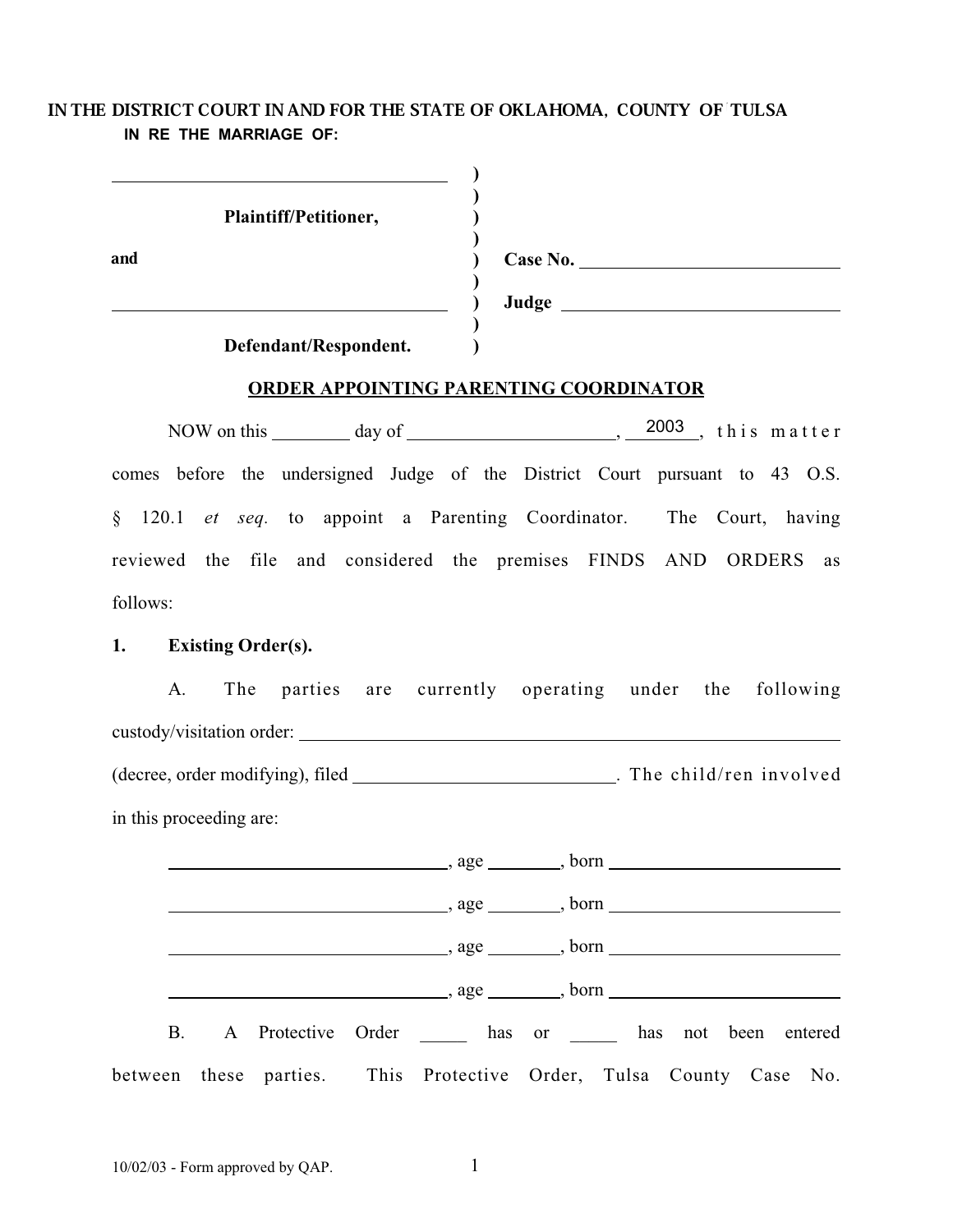PO-<sup>2003</sup> - is modified to allow limited contact for the purposes of parenting coordination, provided the following limits apply:

.

#### **2. Jurisdiction.**

A. This court has jurisdiction over child custody and parenting time issues pursuant to 43 O.S.  $\S$  551-101 et seq. because the court's current child custody determination was consistent with the provisions of the UCCJEA.

- B. [Choose one of the following:]
	- The parties agree and the Court so finds that appointment of a Parenting Coordinator is necessary to assist the parents in implementing the terms of the existing child custody and parenting time order for the specific issues listed in paragraph 5 below.
	- The Court finds that the appointment of a Parenting Coordinator is in the best interest of the child/ren and that this is a high conflict case because the parties have demonstrated a pattern of ongoing litigation; anger and distrust; verbal abuse; physical aggression or threats of physical aggression; difficulty in communicating about and cooperating in the care of their child/ren; or conditions that, in the discretion of the Court, warrant the appointment of a Parenting Coordinator.

### **3. Parenting Coordinator.**

 $10/02/03$  - Form approved by QAP.  $2$ , or his/her successor, is appointed as a Parenting Coordinator. The parties shall cooperate with the Parenting Coordinator and follow the terms specified in this order.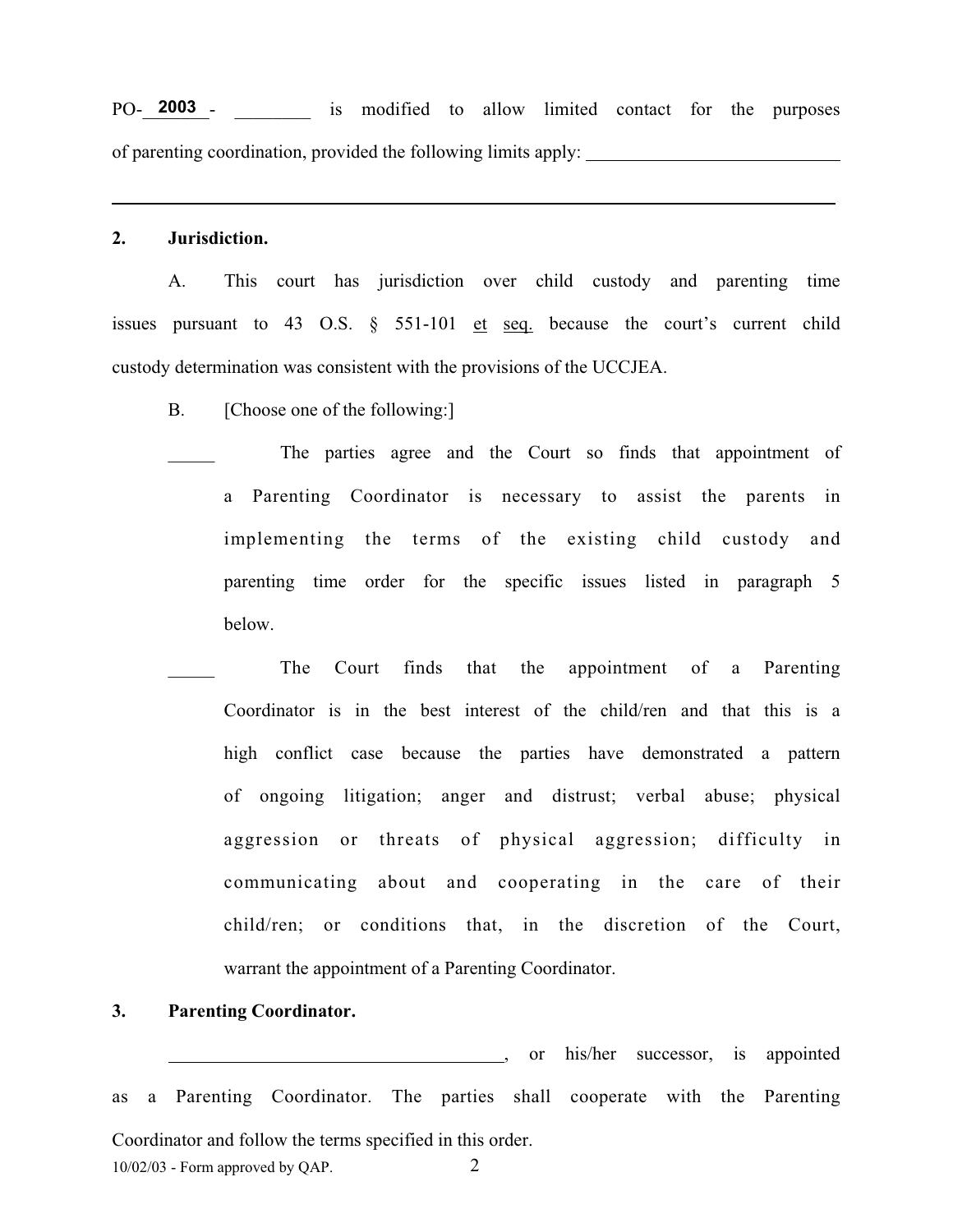## **4. Term/Succession.**

The term of the Parenting Coordinator's service shall be for a period of years from the date of this order. If the Parenting Coordinator requests to withdraw, then the Parenting Coordinator shall appoint another Parenting Coordinator who is agreeable to both parties. If the appointment is not made, then the Court will appoint a new Parenting Coordinator. If the Court terminates the appointment prior to the expiration date, notice shall be given to the Parenting Coordinator, and a hearing held.

## **5. Issues Subject to Parent Coordination.**

A. General Authority. The Parenting Coordinator will aid the parties

in:

- (1) Identify disputed issues;
- (2) Reducing misunderstandings;
- (3) Clarifying priorities;
- (4) Exploring possibilities for compromise;
- (5) Developing methods of collaboration in parenting; and
- (6) Complying with the Court's order of custody, visitation or guardianship.

B. **Decision Making Power**. In order to carry out the general authority granted to the Parenting Coordinator, the following specific issues are submitted to the Parenting Coordinator for decision **(to be filled in by the Judge only)**:

| $(1) \qquad \qquad \underbrace{\qquad \qquad }$                                                                                                                                                                                                                                                                                                                                      |  |
|--------------------------------------------------------------------------------------------------------------------------------------------------------------------------------------------------------------------------------------------------------------------------------------------------------------------------------------------------------------------------------------|--|
|                                                                                                                                                                                                                                                                                                                                                                                      |  |
| $(2)$ $\qquad \qquad$                                                                                                                                                                                                                                                                                                                                                                |  |
|                                                                                                                                                                                                                                                                                                                                                                                      |  |
|                                                                                                                                                                                                                                                                                                                                                                                      |  |
| $\overline{3}$ $\overline{2}$ $\overline{3}$ $\overline{3}$ $\overline{3}$ $\overline{3}$ $\overline{3}$ $\overline{3}$ $\overline{3}$ $\overline{3}$ $\overline{3}$ $\overline{3}$ $\overline{3}$ $\overline{3}$ $\overline{3}$ $\overline{3}$ $\overline{3}$ $\overline{3}$ $\overline{3}$ $\overline{3}$ $\overline{3}$ $\overline{3}$ $\overline{3}$ $\overline{3}$ $\overline{$ |  |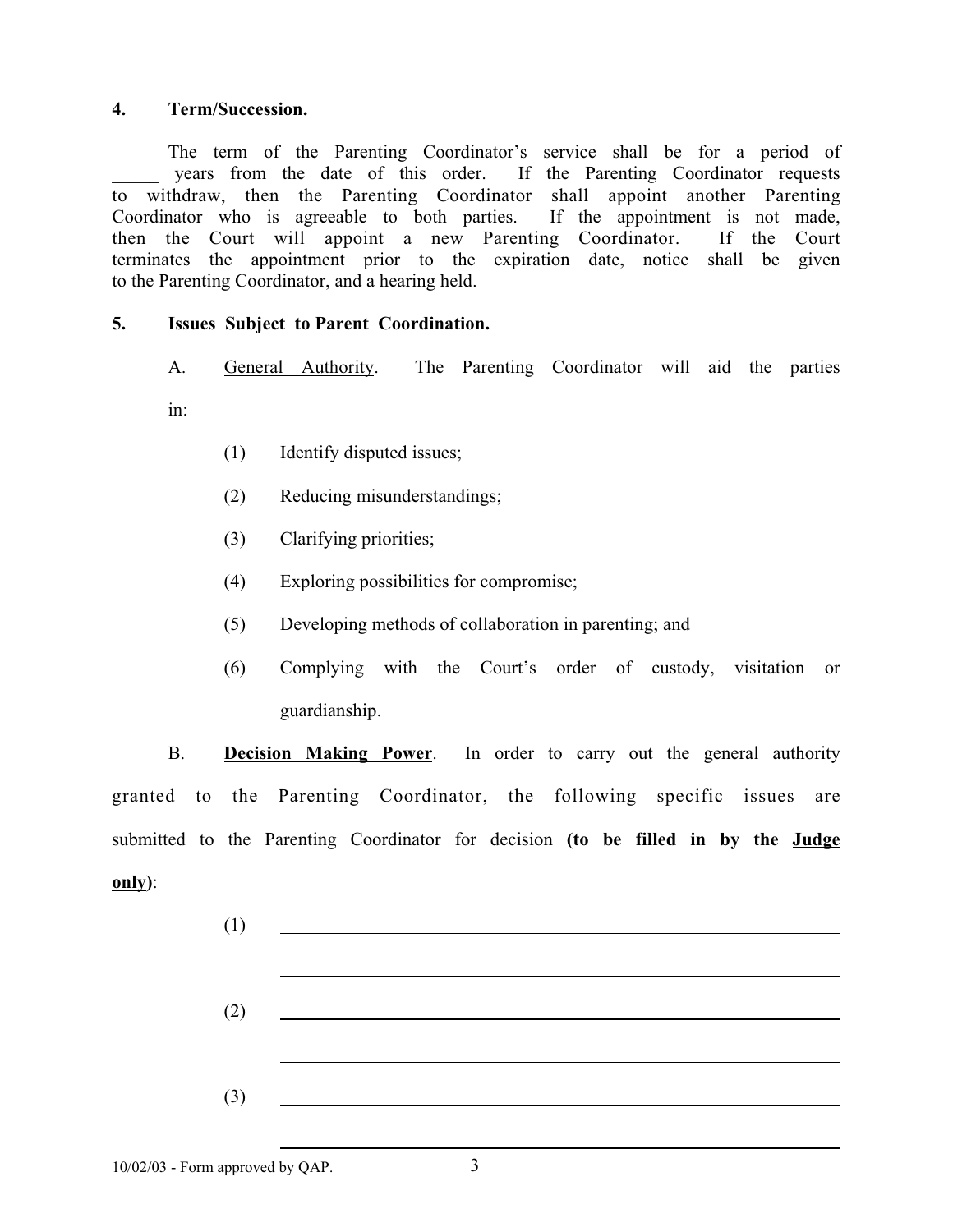| (4) | <u> 1989 - John Stein, Amerikaansk politiker (</u> |  |  |
|-----|----------------------------------------------------|--|--|
|     |                                                    |  |  |
|     |                                                    |  |  |
| (5) |                                                    |  |  |

C. **Limits to Power**. The Parenting Coordinator shall not make any modifications to any order, judgment or decree in this case; however, the Parenting Coordinator may allow the parties to make minor, temporary departures from the parenting plan if authorized by the Court to do so. The Parenting Coordinator shall not divest the Court of exclusive jurisdiction to determine the fundamental issues of custody, visitation and child support.

## **6. Role of Parenting Coordinator.**

A. Decisions: The Parenting Coordinator shall decide any issue as set forth in paragraph 5 within the scope of his/her authority by any appropriate dispute-resolution method. During this process, the Parenting Coordinator may coach and educate the parents about ways to better communicate about the child/ren and about child development issues.

### B. Recommendations:

(1) The Parenting Coordinator may recommend to the Court that the parents participate in any of the following interventions:

- therapy, recognizing that couples counseling is not appropriate in cases involving domestic violence;
- treatment programs, including batterer's intervention courses;
- mediation;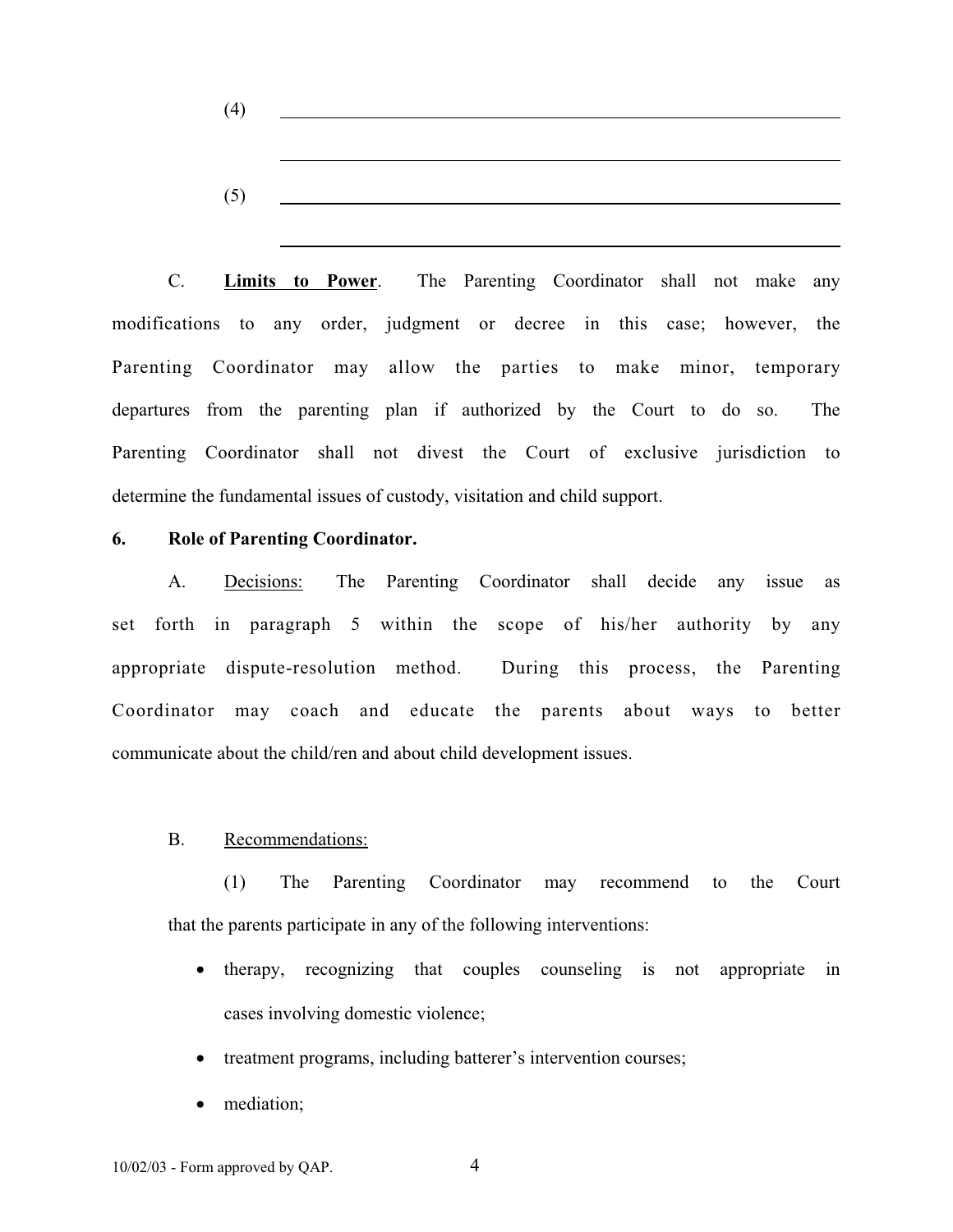- custody/parenting time evaluation;
- programs for high conflict parents, anger management, etc.; and
- interventions for the minor child/ren including the appointment of an attorney or therapy.

(2) The Parenting Coordinator may recommend changes in the Parenting Coordinator's decision-making power to better accommodate the needs of the parties or their children that may arise during the parenting coordination.

(3) Any recommendations shall be submitted to the court in writing with copies to each parent and attorneys involved in the case. The judge shall determine whether a modification is necessary to implement recommendations of the Parenting Coordinator.

C. Resolutions: The primary role of the Parenting Coordinator is to assist the parties in working out disagreements about the child/ren in a way that minimizes conflict. If the parties are able to resolve any matters through mutual agreement, the Parenting Coordinator shall make a decision whether to adopt that resolution as a decision, if the agreement falls within the purview of paragraph 5. If the adopted agreement does not fall within paragraph 5, then the Parenting Coordinator shall set the agreement forth as a recommendation.

#### **7. Appointments with the Parenting Coordinator.**

A. The Parenting Coordinator may set a time and place for a brief informational meeting.

 $10/02/03$  - Form approved by QAP.  $5$ B. Future appointments with the Parenting Coordinator may be scheduled at the request of either parent by telephone or in person with no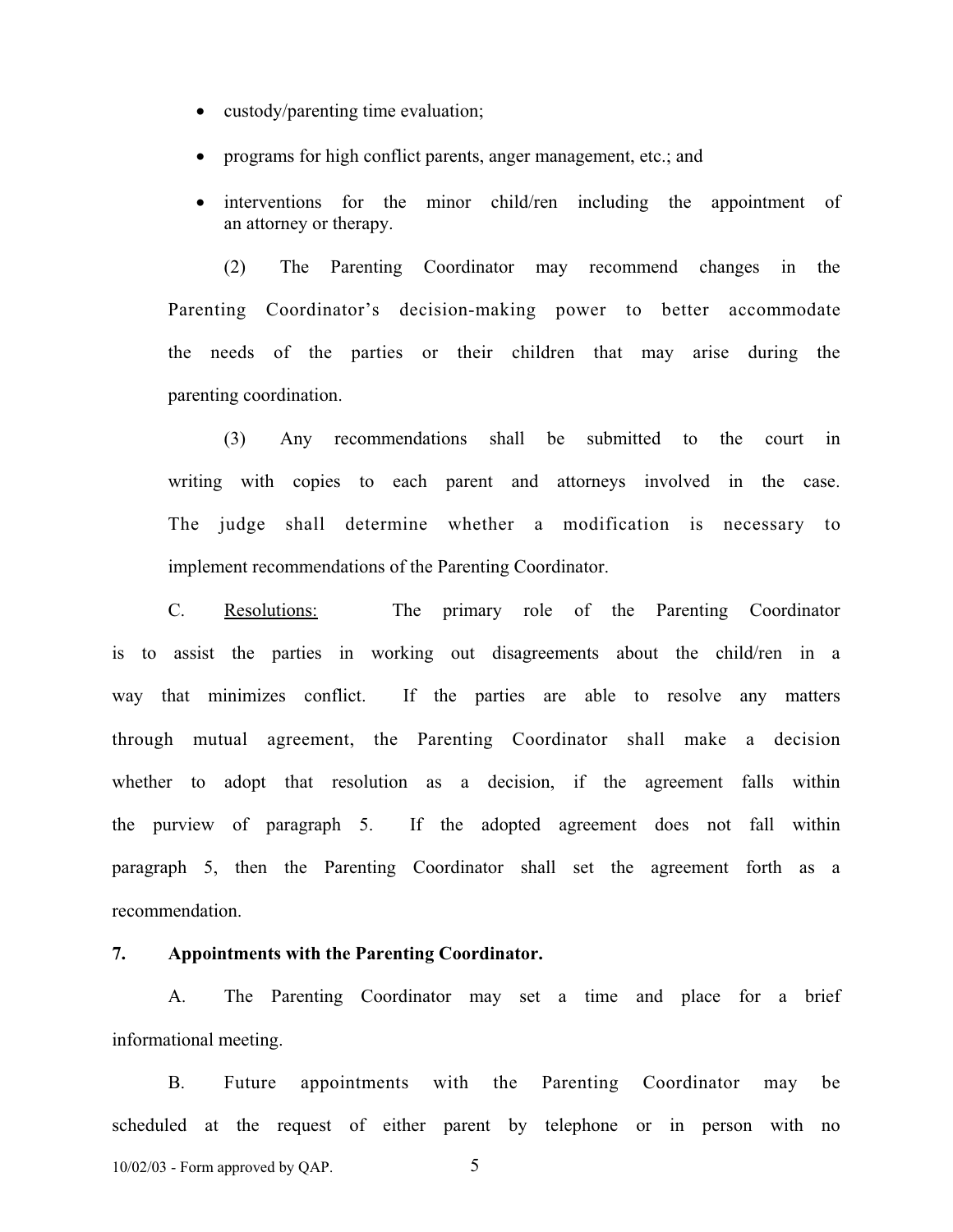written notice required. Each parent shall make a good faith effort to be available for appointments when requested by the other parent or the Parenting Coordinator.

C. The Parenting Coordinator shall notify the Court, with copies to the parties or their attorneys, if either party refuses to cooperate.

#### **8. Decision Making Process.**

A. Both parents shall abide by rules and procedures set forth by the Parenting Coordinator for the scheduling and conducting of meetings. The Parenting Coordinator shall investigate and decide matters submitted to him/her by meeting with the parents, reviewing written materials submitted to him/her, and considering any other information relevant to the matter to be decided. Meetings may be held with both parents present or by meeting with one parent at a time. The Parenting Coordinator has discretion to allow either parent to appear by telephone.

B. The Parenting Coordinator may consult with professionals, family members and others who have information about the parents or child/ren, such as therapists, custody evaluators, school teachers, etc., and may consider that information in making a decision, as allowed by law. The Parenting Coordinator shall have the authority to determine the protocol of all interviews and sessions including, in the case of meetings with the parents, the power to determine who attends such meetings.

C. The Parenting Coordinator is authorized to interview the child/ren privately in order to ascertain the child/ren's needs as to the issues being decided. The Parenting Coordinator shall avoid forcing the child/ren to choose between the parents.

 $10/02/03$  - Form approved by QAP. 6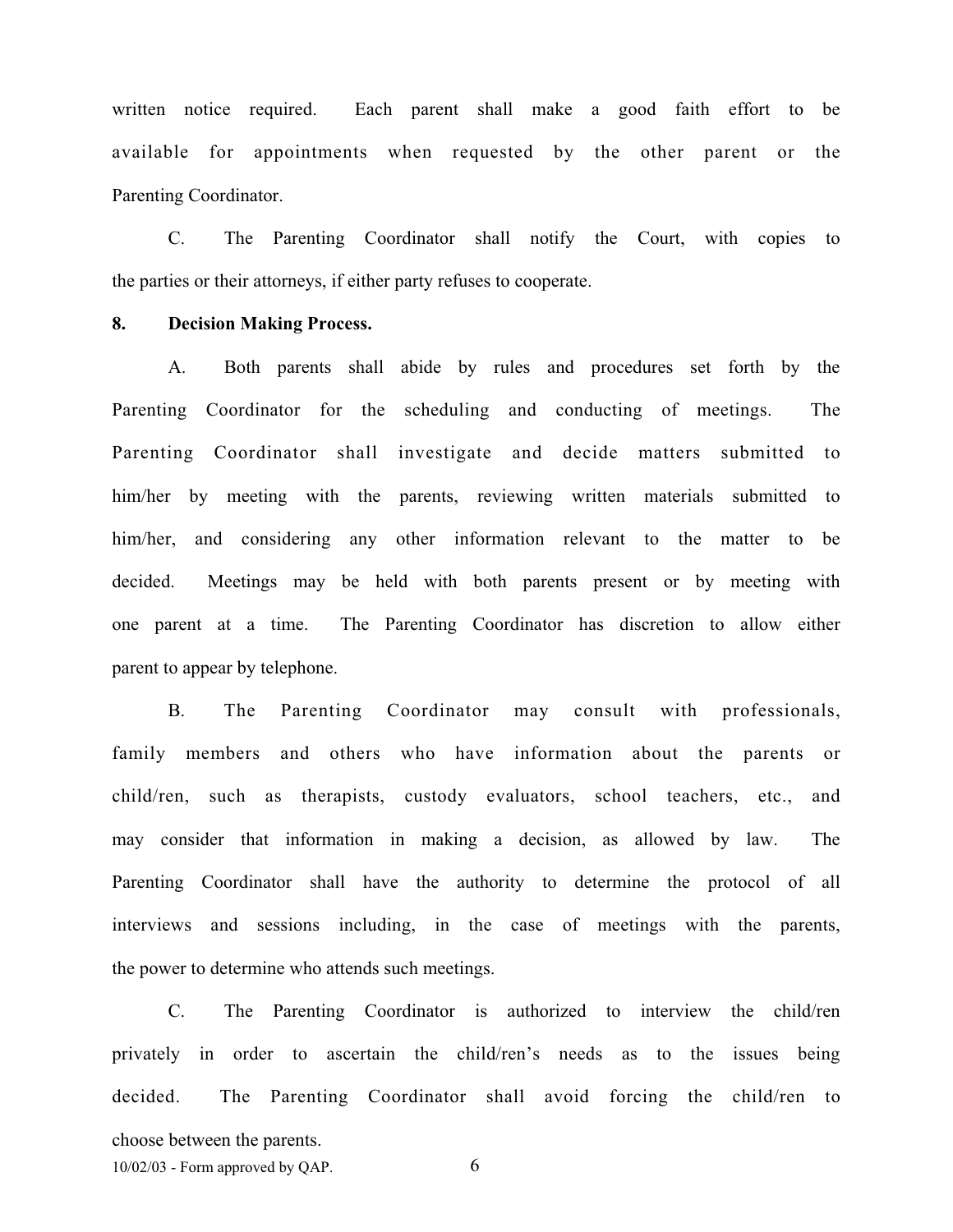D. The parents shall provide all records, documentation and information requested by the Parenting Coordinator within fifteen (15) calendar days of the request. The Parenting Coordinator may not request materials subject to attorney/client privilege, and may not require the release of documents protected by law except upon proper consent and release by the parties, or by order of the court.

### **9. Communication.**

A. The parents and their attorneys, if they are represented, may communicate with the Parenting Coordinator ex parte (without the other parent present). This applies to oral communications and any written documentation or communication submitted to the Parenting Coordinator.

B. The Parenting Coordinator may communicate ex parte with the parents and their attorneys, and other professionals involved in the case. This applies to both written and oral communications. The Parenting Coordinator may talk with each parent without the presence of either counsel.

C. The Parenting Coordinator shall not communicate ex parte with the judge assigned to the case.

D. The Parenting Coordinator may request instructions from the Court, either in a court hearing on this case or in writing directed to the court, with notice to all parties and attorneys.

E. Any party involved in any legal action that affects this order shall notify the Parenting Coordinator.

### **10. Report to Court.**

 $10/02/03$  - Form approved by QAP.  $7$ A. Once a decision (under authority of paragraph 5) or recommendation (under suggestions allowed by Parenting Coordinator,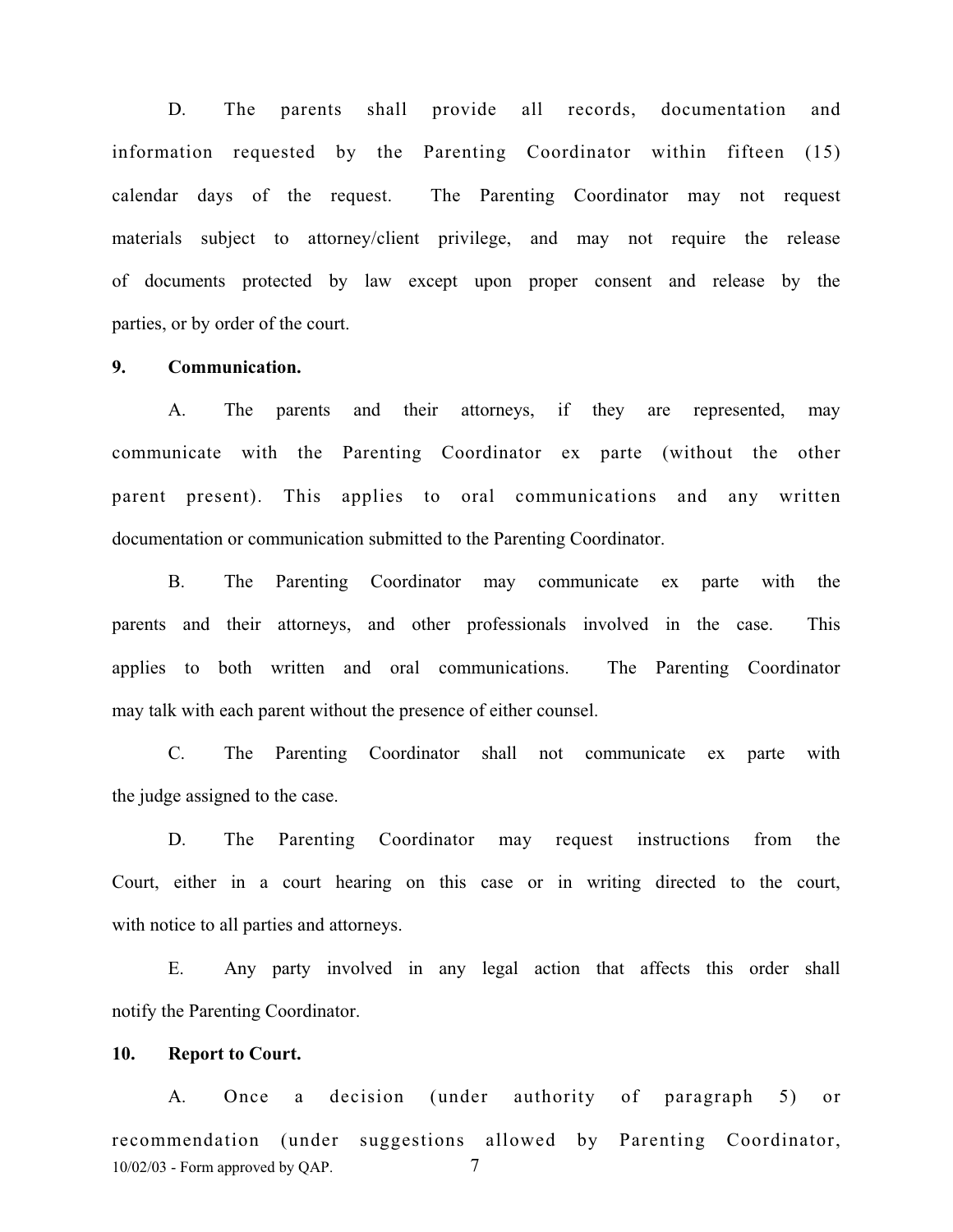including under paragraph 6) of any or all of the issues is made, then a report shall be made by the Parenting Coordinator to the Court within twenty (20) days. The report shall be in writing and specifically address the issues submitted to the Parenting Coordinator for decision. The Parenting Coordinator shall state the reasoning or rationale for each decision or recommendation not agreed to by the parties. The report shall be on a form substantially similar to the form adopted by the Quality Assurance Panel for parenting coordination reports.

B. All decisions made by the Parenting Coordinator are final and binding when made by the Parenting Coordinator until suspended or contradicted by order of the Court. All recommendations must be adopted by the Court before they are binding.

C. The Parenting Coordinator shall send a copy of this written report with the decision/recommendation to both parties and any attorneys involved in the case.

D. The parties shall have ten (10) days in which to file an objection with the Court. The objection shall be sent to the opposing party/counsel and to the Parenting Coordinator. If an objection is made, then a response must be filed within ten (10) days. The Court should set the matter for hearing on the objection and notice provided to all parties and the Parenting Coordinator.

E. If no objection is filed on a decision by the Parenting Coordinator, the decision continues to be binding until the Court orders otherwise.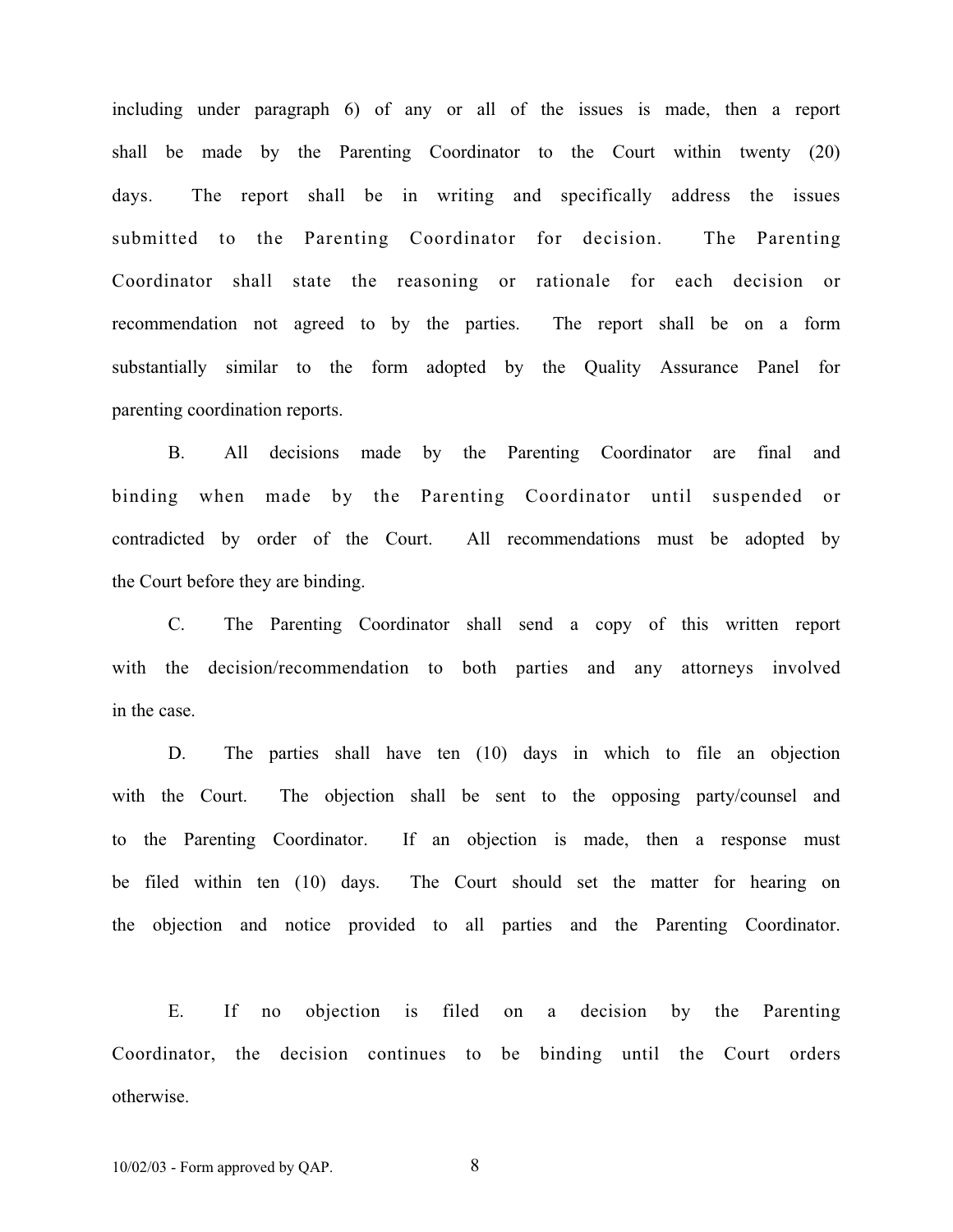F. If no objection is filed on a recommendation, then the Court may adopt it in its own discretion. Any action by the Court must be mailed to the attorneys/parties and the Parenting Coordinator.

G. The parties should note that it is not the duty of the Parenting Coordinator or the Court to put the decision into a final order form.

H. If the Parenting Coordinator finds that there are actions by one or both parties which should be brought to the attention of the Court, such as one parent's non-cooperative behavior or failure to appear at appointments, then the Parenting Coordinator may send notification to the Court in the same manner as set forth above.

### **11. Confidentiality.**

A. There is no confidentiality concerning communications between the parents and the Parenting Coordinator. As required by the court, the Parenting Coordinator may communicate with custody evaluators, therapists or other individuals investigating the issues. The Parenting Coordinator shall comply with the law to report child abuse, and threats of abuse against another person. In cases involving domestic violence, the Parenting Coordinator and legal counsel (or the parents themselves, if not represented) shall address to the Court any safety concerns, subject to the prohibition against ex pare communication.

 $10/02/03$  - Form approved by QAP.  $9$ B. By signing this Order each party agrees to allow the Parenting Coordinator to review documentation filed with the Court or received into evidence, voluntarily released by the parties, or released by order of the Court about him/her and their child/ren from the physician(s), therapist(s), teacher(s), evaluator(s), previous Parenting Coordinators and other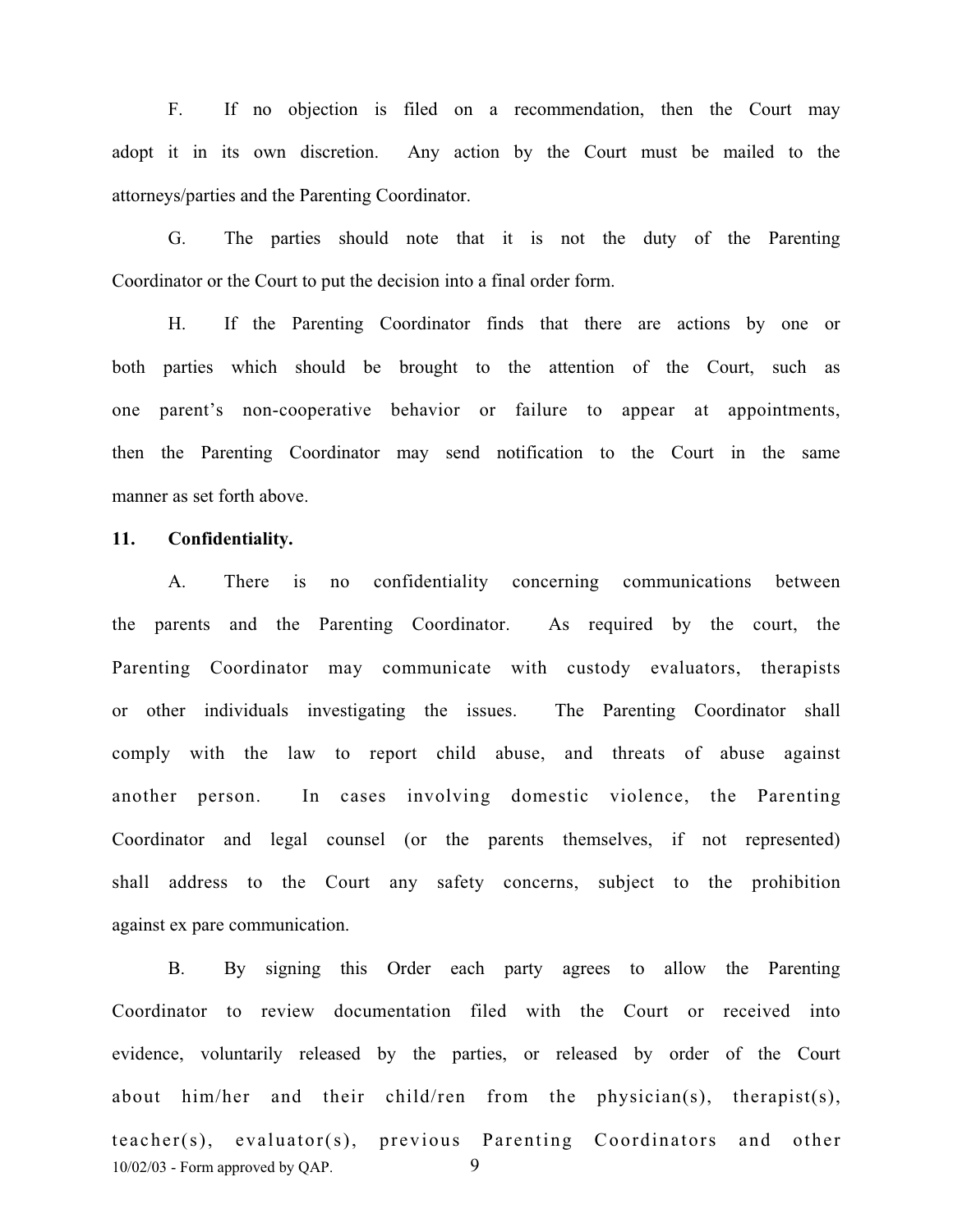professionals involved in this case (except for the attorney representing him/her). Each party also agrees to allow the Parenting Coordinator to discuss issues contained in such files with the professional who keeps the file. The Parenting Coordinator, however, is not authorized to share the materials or discuss confidential information with anyone outside the case. This waiver does not extend to other privileges recognized by law.

#### **12. Involvement of Parenting Coordinator in Litigation.**

Before any party or party's attorney may employ discovery requests of a Parenting Coordinator, permission must be given by the court that such specific discovery requests may issue, including subpoenas for documents or for deposition. If either parent wishes the Parenting Coordinator to testify at a hearing or deposition other than to give a report on findings, the parent will be required to deposit in advance a reasonable fee to cover the hourly rate of the Parenting Coordinator.

#### **13. Quasi-Judicial Immunity.**

The Parenting Coordinator acts as a quasi-judicial officer in his/her capacity pursuant to this Order, and, as such, has immunity consistent with Oklahoma law as to all actions undertaken pursuant to the Court appointment and this Order. This immunity applies to all acts done by the Parenting Coordinator during the appointment and until the Parenting Coordinator is given notice of his/her termination. The immunity continues to apply to acts required by the Court to conclude the Parenting Coordinator's duty after termination.

#### **14. Fees.**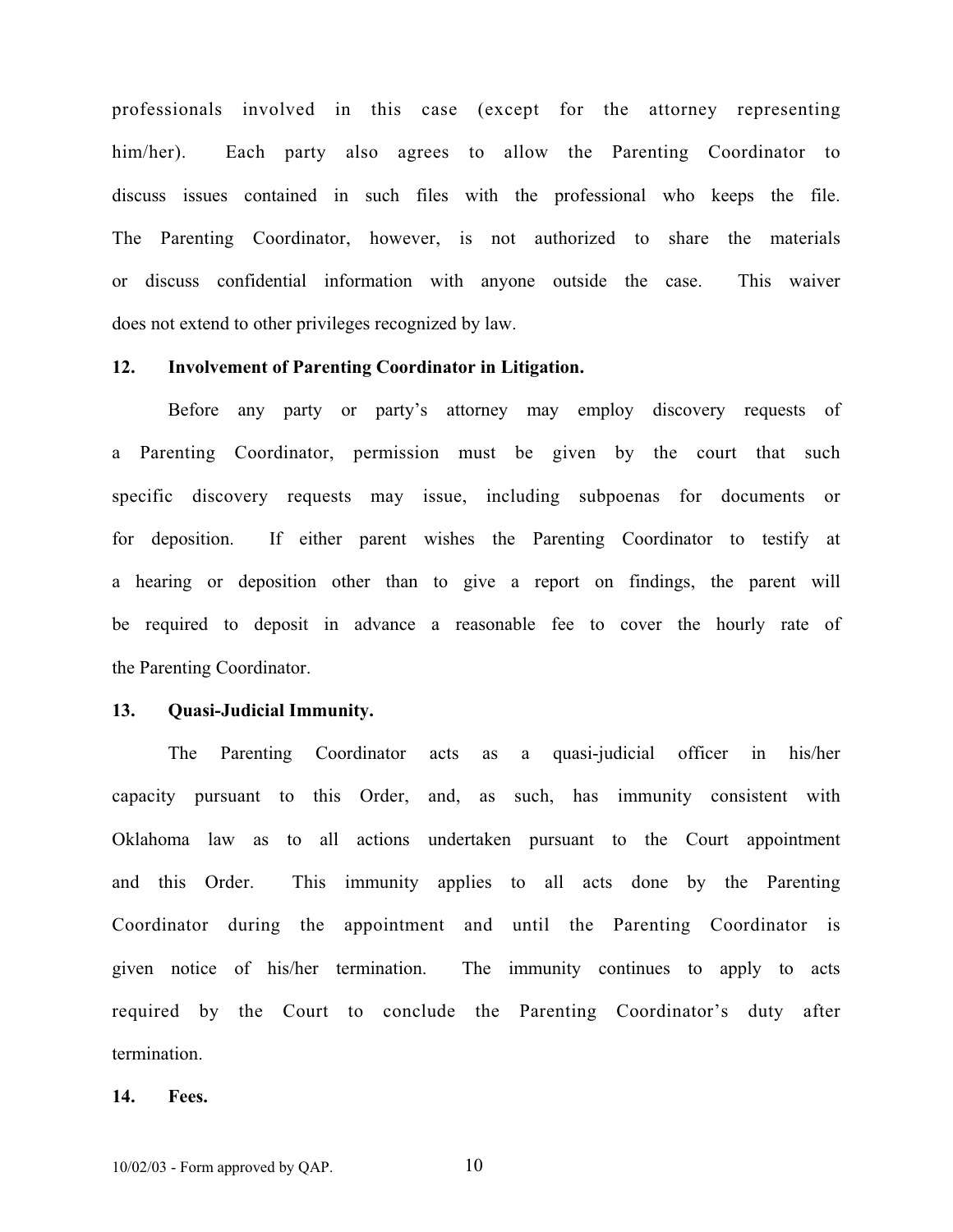A. The Court finds that the parents have the financial capacity to pay for the Parenting Coordinator. The parties shall pay the Parenting Coordinator for all of his/her time and costs incurred in processing the case. This includes time spent reviewing documents and correspondence, meetings and telephone calls with parents, attorneys, and other professionals involved in the case, and deliberation and issuance of decisions. Costs shall include long-distance telephone calls, copies, fax charges, and all other similar costs incurred by the Parenting Coordinator pursuant to this Order. In addition, the parents shall pay for time spent by the Parenting Coordinator in any hearing, settlement conference, report writing, or other court appearance that the Parenting Coordinator's presence is requested or required. Nonpayment of fees may subject the nonpaying parent to prosecution for indirect contempt of court for failure to abide by the order. Prior to the first appointment, the parents shall provide the Parenting Coordinator with any retainer required by the Parenting Coordinator.

 $10/02/03$  - Form approved by QAP.  $11$ B. The Parenting Coordinator's hourly fee shall be paid as follows: Father shall pay  $\%$  and Mother shall pay  $\%$  . This Parenting Coordinator may modify this allocation, or may recommend to the Court that the allocation be modified if the Parenting Coordinator finds that one parent is using his/her services unnecessarily and, as a result, is causing the other parent greater expense; or if one parent is acting in bad faith. Ultimately, the Court shall determine the proper allocation of fees between the parents and may require reimbursement by one parent to the other parent for any payment made to the Parenting Coordinator. Either parent may request the fees be reallocated at any time during the Parenting Coordinator's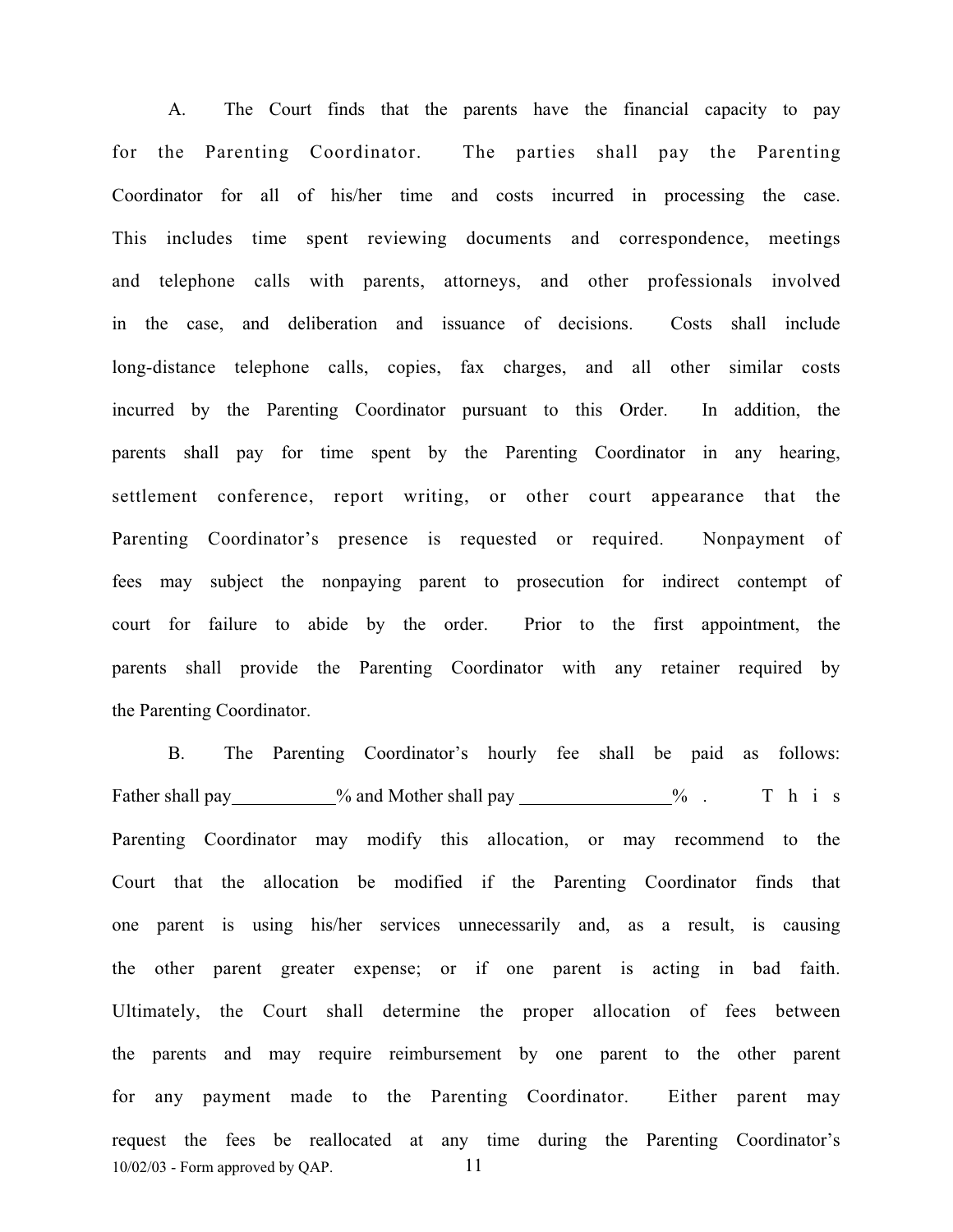term of appointment, unless good cause is shown for failing to appear at the appointment.

C. If one parent pays 100% of the Parenting Coordinator's fee, then that party has absolute right of indemnification against the other parent up to the percentage allocation that the other parent was responsible for. This reimbursement may be enforced by contempt.

#### **15. Grievances.**

A. The Parenting Coordinator may be disqualified or terminated during his/her term on any of the grounds applicable to a Judge or Arbitrator. Any grievance from either parent regarding the performance or actions of the Parenting Coordinator shall be dealt with in the following manner.

B. A person with a grievance shall discuss the matter with the Parenting Coordinator in person before pursuing it in any other manner.

C. If, after discussion, the parent decides to pursue a complaint, s/he must then submit a written letter detailing the complaint to the Parenting Coordinator, to the other parent, and any attorneys representing the parents and/or child/ren. The Parenting Coordinator shall provide a written response to the parents and attorneys within thirty (30) days.

D. The Parenting Coordinator will then meet with the complaining parent and his/her attorney (if any), to discuss the matter.

E. If the complaint is not resolved after this meeting, the complaining party may file a motion with the Court for removal of the Parenting Coordinator. Notice shall be given to the Parenting Coordinator, with an opportunity to be heard.